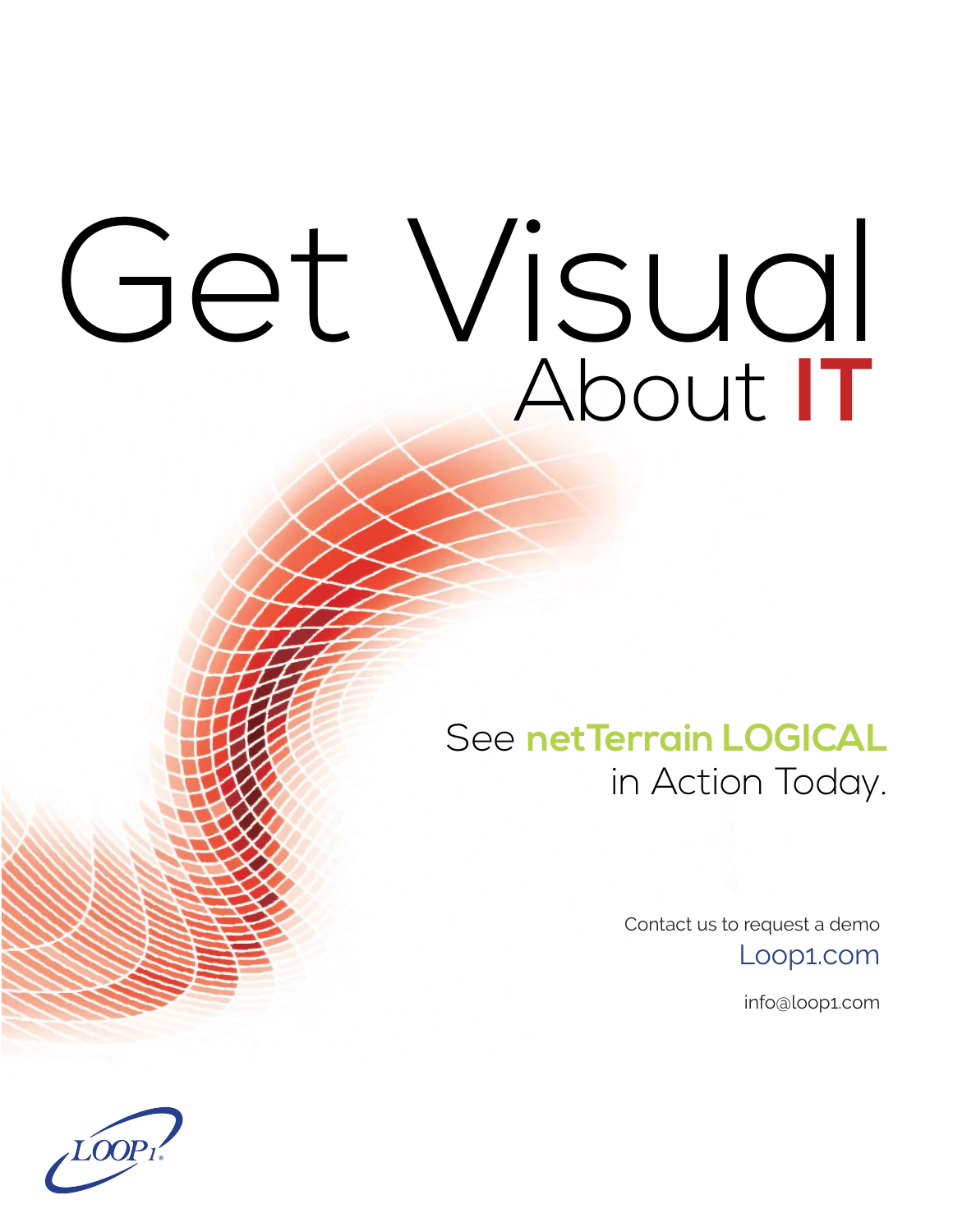## netTerrain Logical

Network diagrams and mapping. IT inventory management. Circuit and cable traces. System and application views. Enterprise architecture.

To gain insights and efficiently manage and document your network, these are some of the things that matter to you.

Traditional drawing tools can be used to represent networks and represent your IT infrastructure, but only by hand. Monitoring tools discover the network, but leave you with a partial view and poor visualization capabilities.

Because network engineers are visual people, netTerrain Logical gives you the best of both worlds: detailed and flexible visualization coupled with automated network mapping.



netTerrain Logical provides a centralized, multiuser, browser-based platform to visualize your networks, systems and applications. easy-to-use navigation renders powerful hierarchical and subcomponent diagrams of your entire IT landscape

You will gain: greater visibility, control and governance to improve capacity planning, reduce troubleshooting times, optimize the documentation process for better compliance and improved overall service levels.



#### **Optimize your Network Mapping and Documentation without Breaking the Bank.**

Visualize your Networks, IT inventory, Systems and Apps from one central place. Improve IT utilization and streamline capacity planning. Meet SLAs and reduce downtime costs by decreasing your mean time to repair. Reduce risks and ensure compliance with better control and governance. Eliminate the guesswork. Reduce security breaches and data loss from employee churn. Significantly reduce downtime and troubleshoot faster. Automatically generate your diagrams. Lower the costs of audits and make them easier to complete with automated mapping.

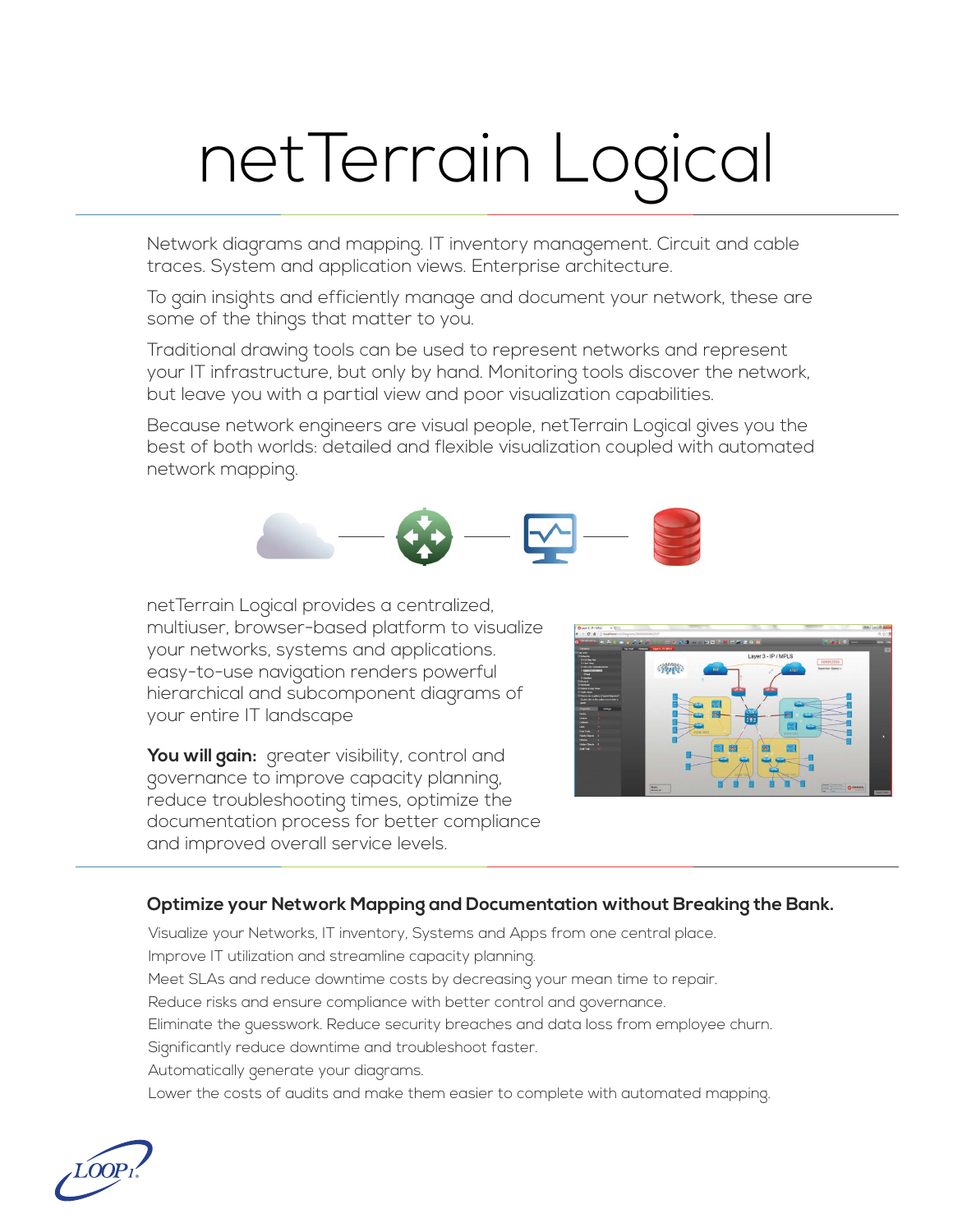## Automate, Visualize and Optimize Your Network Documentation

**netTerrain Logical's feature-rich, robust visualization capabilities provide a smarter way to gain IT insights so that you can make better decisions and deliver enhanced business value.**

- **C** Robust discovery engine for devices, ports and links.
- Connectors to any third party data source for further automation.
- **P** Physical and logical views of your networks, systems and apps.
- Inventory and Asset management for any IT and non IT elements.
- Cable and circuit management from layer 0 to 7.
- **Map VMs and application visualization.**
- **Capacity planning and forecasting with full dashboard and reporting engine.**